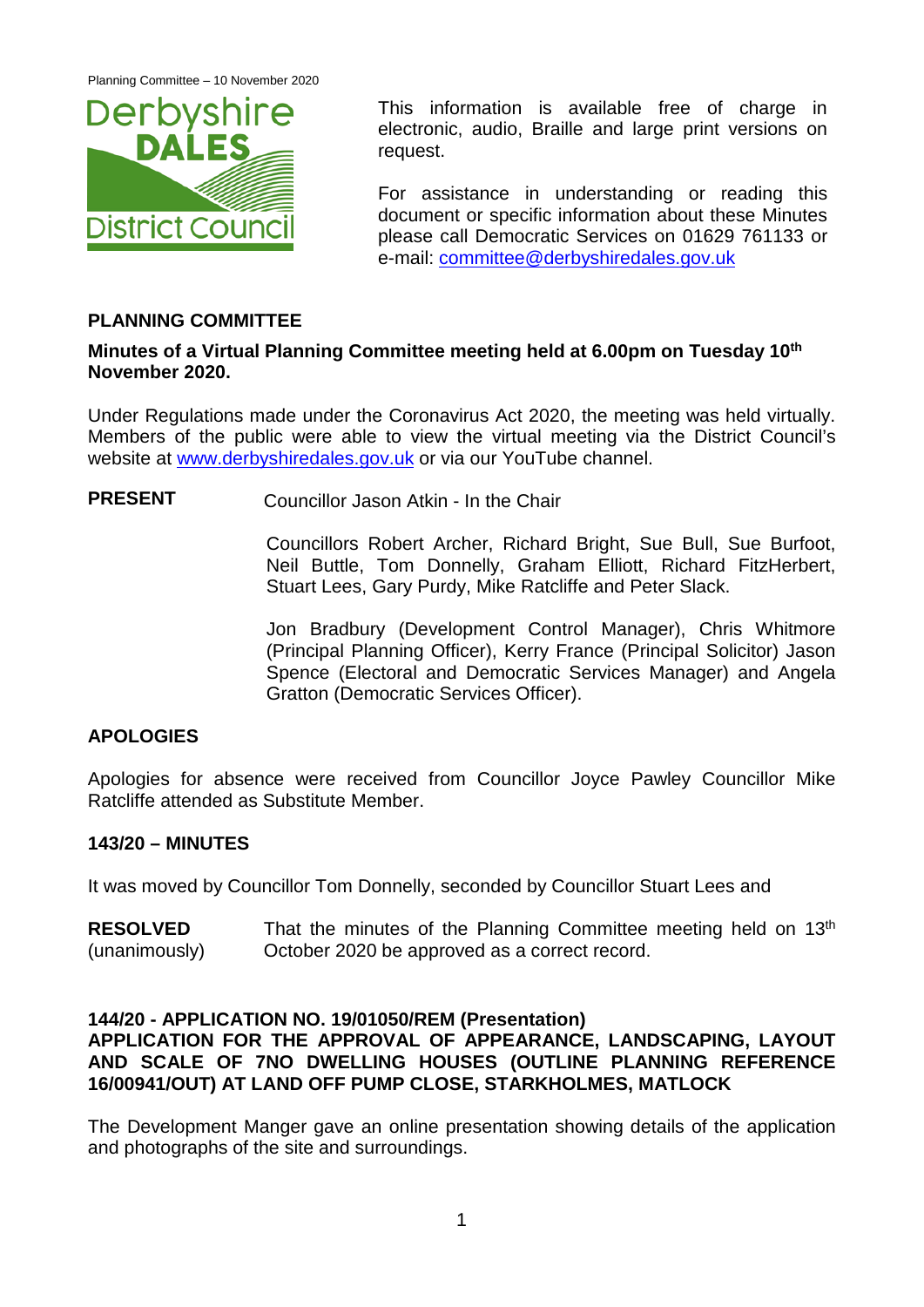In line with the Council's temporary suspension of direct public participation, written representations received from the public in accordance with the criteria set out in the Agenda were published on the District Council website, together with Officer responses, are set out below:

# **1. THE FOLLOWING COMMENTS FROM TRICIA LAMB, RESIDENT OF STARKHOLMES, MATLOCK RE PLANNING APPLICATION 19/01050/REM HAVE BEEN RECEIVED**

We strongly object to the proposed location of this bin store. It is proposed to site this monstrosity approximately 10 metres from our property and 30 metres from our front lounge windows and front bedroom. Instead of having our present rural view of hedgerow and fields we will be treated to a view of a refuse bin store capable of holding 10 refuse bins. There will be the accompanying odours and misplaced refuse in and around the store.

We wish to remind you that the children who visit and live along Pump Close, play along the roadway and it is undesirable to have this store located alongside their play area.

This proposal is not at all acceptable and the entire ill thought out planning application should be withdrawn and proper attention given to existing residents and their needs.

# **RESPONSE:**

The bin store is for the storage of bins on collection day only and they would be stored within the curtilages of individual properties at all other times.

## **2. THE FOLLOWING COMMENTS FROM SIMON EDWARDS, RESIDENT OF STARKHOLMES, MATLOCK RE PLANNING APPLICATION 19/01050/REM HAVE BEEN RECEIVED**

I write again for your assistance in respect of the above application scheduled for discussion at next week's Committee. In my opinion it is being rushed through without proper allowance for the understandably high levels of local concern. All of the particular technical matters have been set out in letters by residents and, up to the date of 30 October are summarised in the planning officer's report.

However, following the issue of the officer's report, additional technical details have been added. It is vital for the purposes of local democracy, that all substantive matters are available for consideration by elected representatives and that local representatives have their opportunity to speak.

The fact that this application is neither sustainable nor "thought through" is illustrated by the fact that it has been down to local residents to request vital information on the proposal when it has been patently apparent that the development does not meet regulations and guidance.

Important examples of this are:

- Only one of the interested residents was informed of the recent application documents.
- No swept-path traffic analysis was prepared for refuse vehicles. Until residents pointed out (13 October) that it was impossible under the design for vehicles to make a safe turn, this was overlooked by planning officers.
- Consequent upon our submission, officers requested the analysis and when it was demonstrated that vehicles could not turn, no action was recommended, contrary to guidance.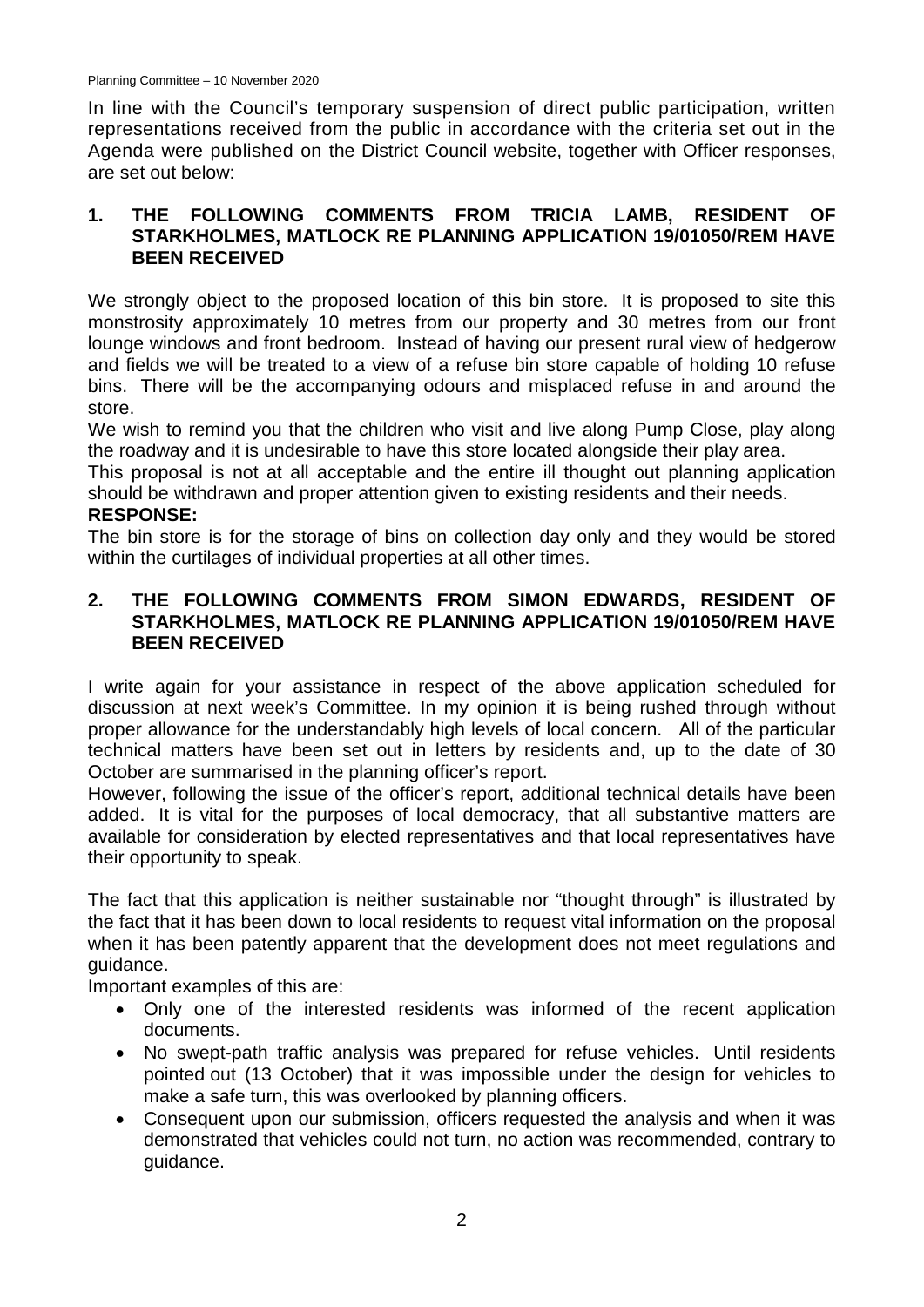Planning Committee – 10 November 2020

- Only after this, and the fact that a bin store would be required was pointed out to officers (30 October), was a revised layout, already recommended for approval by planners, released to residents showing that a bin store would be required.
- The location of the bin store means that four of the proposed properties will not meet the standard of Building Regulations Part H. I have pointed this out to officers (2 November) but have had no reply or acknowledgement.
- The bin store is on the immediate boundary of a neighbour, who would never have even known of its presence had I not carried out the necessary enquiries and has not had sufficient time to consider the application.
- Only after residents pointed out the ecological survey was more than 4 years out of date did Planners request an update.
- Residents have strong evidence including photographic evidence that the update Ecological survey was not conducted properly/ independently
- Comments on badgers activity has been redacted from residents' submissions and, contrary to specific request for assurance that committee will have access to unredacted copies of letters, this has not been received.
- Response to my email of 14 October requesting the full legal basis for redaction has not been received.
- Response to my email of 2 November concerning the ability to speak at the meeting and the lack of necessary technical resources by residents has not been received.

In the context of all of these points, which I am sure you will wish to check with officers, we consider that taking this application to committee is premature and any decision made will be open to appeal to the local authority ombudsman on grounds of the numerous administrative faults cited.

# **3. THE FOLLOWING COMMENTS FROM RICHARD SHACKLADY, RESIDENT OF STARKHOLMES, MATLOCK RE PLANNING APPLICATION 19/01050/REM HAVE BEEN RECEIVED**

I have only just seen Site Plan P01 Rev F, I believe it was only put on the Planning Application site this afternoon.

Why are residents who will be affected by the proposed development in the field adjoining our properties given so little notice and time to allow proper consideration to relevant documents? There is a stated cut-off for objections of 30th November and i understand you are proposing to consider this Application at a Planning Meeting next Tuesday 10th November.

This isn't the only document published for this case with little notice given for public scrutiny and comment. I understand that this Application from the Agent James Neville has been under discussion with your department since February 2020 and now it has all the signs of being railroaded through by DDDC Planning at the last minute in order to minimise and/or avoid public scrutiny.

In fact I understand that were it not for a fellow resident, Site Plan Rev F would still not be published; interestingly the drawing shows P01 Rev F as being completed on 08/10/20 . Why has it been withheld for so long?

My wife and I strongly object to a bin store being sited along OUR garden boundary hedge. This proposal is totally out of character with Pimp Close and Starkholmes Village generally. Such a facility will have to take 10 bins on alternate weeks when blue and green bins are emptied on the same day. Such a store will have to be around 10 feet long and 8 feet deep and as tall as our hedge. What sort of monstrosity are DDDC Planning giving support to? Such a facility would not be acceptable on low grade housing sites Additionally we and our neighbours will have to endure the smells and pestilence of other peoples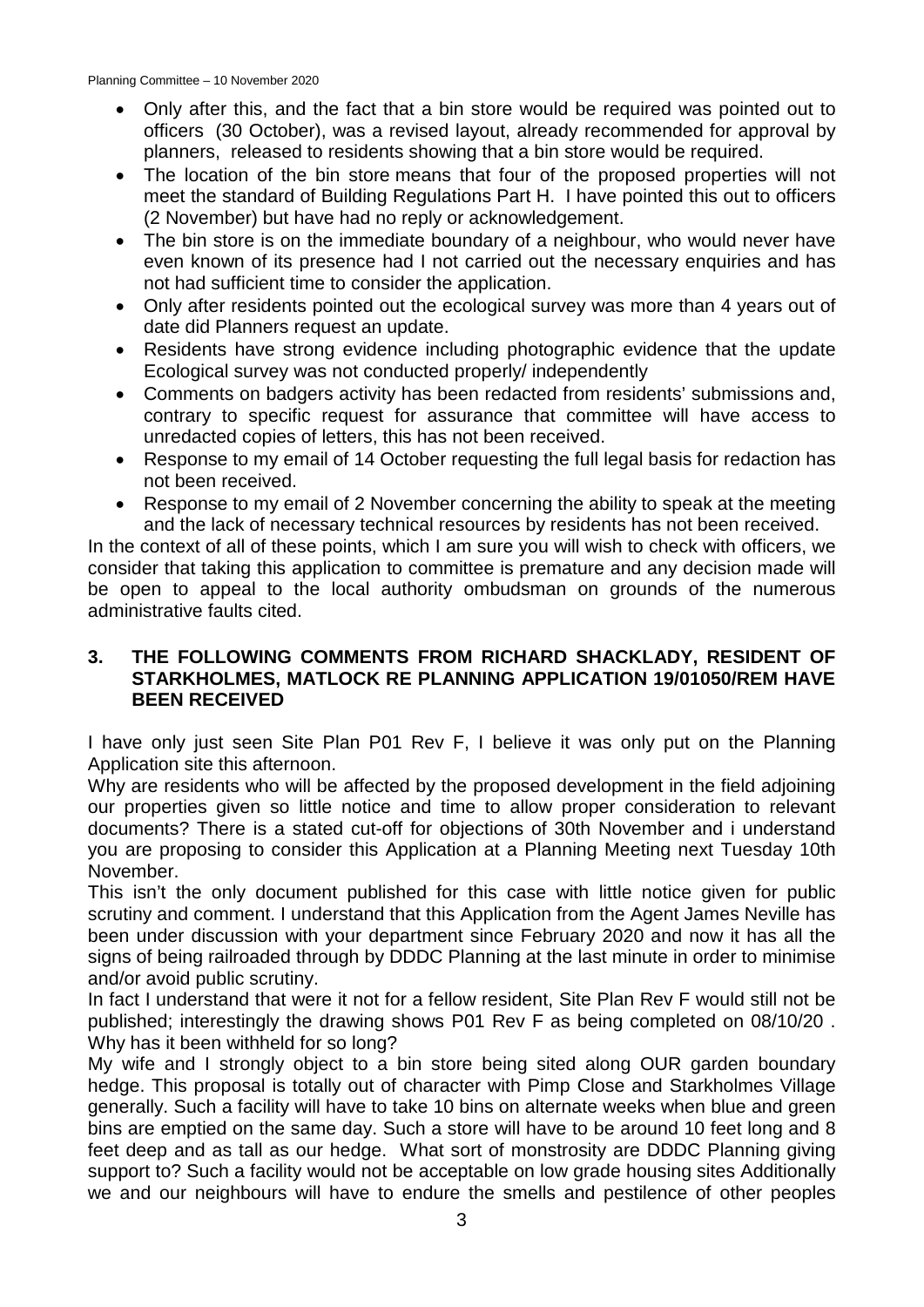refuse and the reality is that no-one will want to keep the area clean and orderly. Is this really the sort of welcome the Developers want to give to would be purchasers on a new private housing development.

We strongly suggest that DDDC Planning, Evans Vittori and Mr Neville stop trying to cut corners and cut costs and do the proper thing by accommodating refuse trucks on the site as originally requested by DDC Highways. The refuse trucks are often smaller than removal trucks, furniture, household goods and garden supplies trucks; these are often 7 or 10 tonne trucks and occasionally larger and will need to park at their delivery point.

I was not able to comment on the revised Ecology Survey document because it only appeared on the Planning site on 30th October.

- Having read the document it is full of misleading and inaccurate statements much of which originates from a 6 year old survey and report by the same consultant. At least 2 of the photographs and a number of paragraphs in this Report are 6 years old.
- Why on Page 3 does it state that Planning Design Ltd requested a Phase 1 Survey; PDL are not involved in this particular Planning Application?
- We witnessed the consultant visit the site on 23rd October accompanied at all times by Mr J. Neville, the Agent. At no time did they go further into the field than approx. 10 metres from the gate ; a very superficial visit lasting no more than 20 minutes.
- A bat survey was not undertaken. It is now the wrong time of year for bats to emerge from roosts. However it is a matter of fact, supported by the D.W.F. appendix, that bats roost in the loft of 57 Starkholmes Road. This is less than 100 metres from the Field and they can be seen on summer evenings flying and feeding above the Field. Why wasn't this survey undertaken in Summer?
- The original survey in 2014 by Whitcher Wildlife did not report on Badger activity which had been reported by residents. The new survey now accepts the presence of Badgers but downplays the importance, of badger activity. Without the Field Badgers will lose foraging territory and their tracks across the Field to Pump Close.
- At least 15% of the report discusses great Crested Newts with numerous dated photographs of the farm pond. This subject matter is long since irrelevant.
- There are hedges along the western boundary that are all planted within respective gardens. There is a post and rail fence along the boundary of Nos. 43 and 37. The boundary of 43 has hedges of beech & thorn plus privet kept trimmed at approx. 6 feet high. Along the boundary of 37 there are Leyland Cypress trees inside the boundary fencing.
- Most of the trees and hedgerow along the eastern boundary are in the farmers field . There are 4, not 3 Lombardy Poplar trees. The boundary line is a ditch which collects groundwater from the hillside from about halfway down the Field. The dead trees along the farm field are elm and ash and form part of the farm field hedge.
- The southern boundary hedge is owned by No 73 and has at least 4 other species of tree not mentioned. As well as hawthorn, there is hazel, field maple, blackthorn, corylus.
- There is no fence along the northern boundary; the boundary is the centre of the stream that originates in the NE corner of the Field collecting water from the ditch along the eastern boundary as well as groundwater from Netherclose Farm.
- The water from the spring in the Field plus the drainage water from No 73, merge near the top of the Field and flow into the stream on the northern boundary .The stream flows past number 37 , it is then culverted underneath a pair of garages , before emerging as a stream in the gardens of Nos 33 and 31 . It is then culverted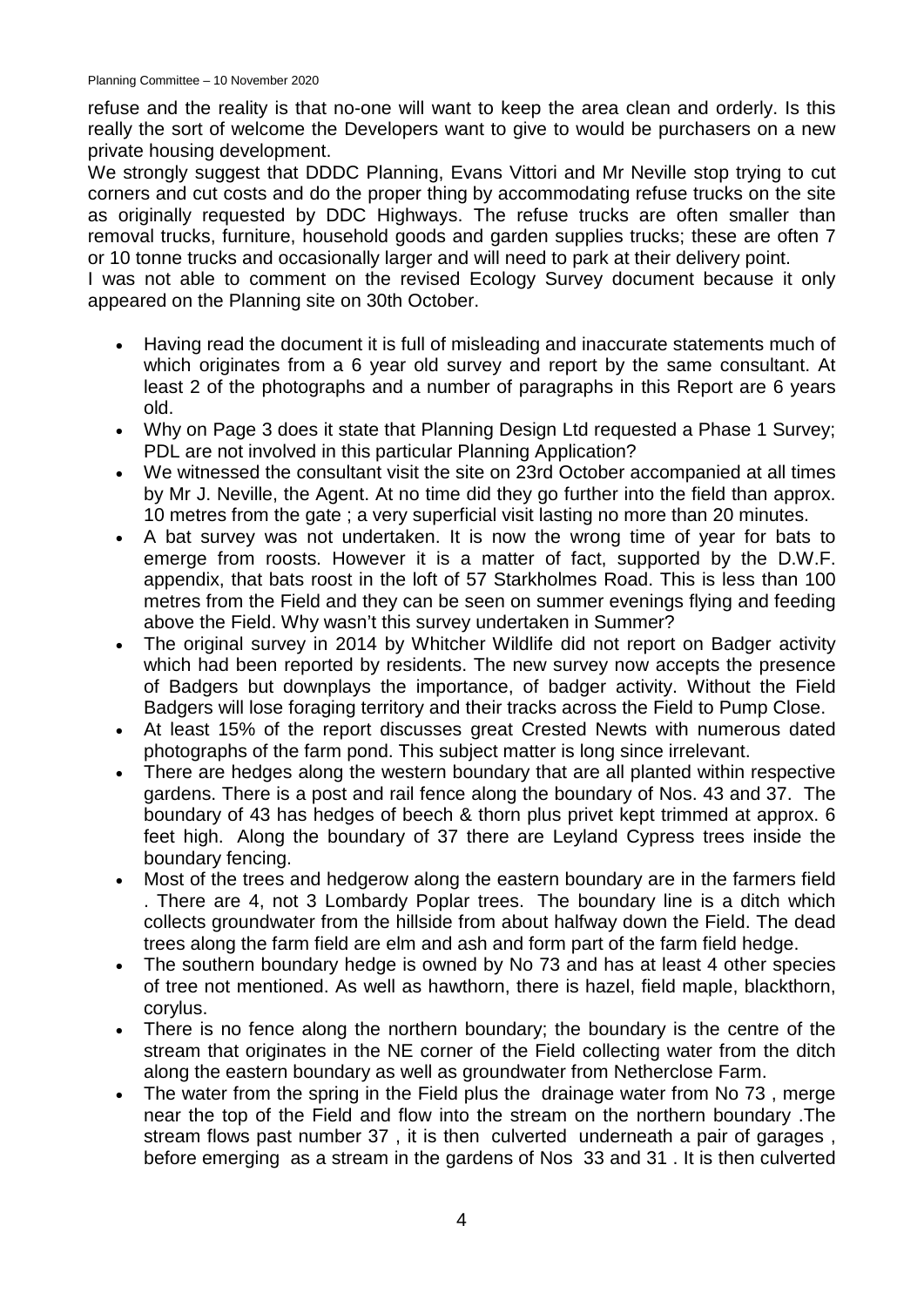again at the entrance gate of the Primary School and flows down to the River Derwent via Bentley Brook.

- The 4 trees identified as common lime in Appendix 111 are not common lime, they are goat willow with a strange growth shape because they were flailed annually when the Field was in agricultural use.
- The survey reported to have been undertaken in October would not have discovered nesting birds, out of season. It should be noted that Woodhall's flailing in June 2019 ripped out birds' nests from the hedge along the southern boundary.

Given the elapsed time from 2014, it perhaps would have been better to have started afresh with " a new pair of eyes".

With reference to your Report to the Planning Committee; myself and fellow residents do not understand what is meaning in the last 2 sentences in Point 7.7.

The hedges bounding No. 43 and No. 37 are also outside the application site planted within the respective gardens; and per your wording " any boundary treatment on this boundary would be 10 metres from the hedge with a buffer...."

It is clear from the plans submitted that Plot 1 and Plot 7 are well within 10 metres of the respective hedges.

Please explain why there is a difference in your treatment of the boundary to No.73 and the boundaries to Nos. 53 and 43.

On a related matter, none of the plans submitted show a tree in our garden, No.43, located at the S.E. corner of our garden 6 feet in from the boundary fence with the Field. This is adjacent to the proposed Plot 7. We planted this specimen variegated acer tree in 1977 and it is now approx. 25 feet tall with branches extending 6-7 feet into the Field with corresponding root growth. When this tree is in leaf it is clearly visible from the top of Chesterfield Road.

# **RESPONSE:**

The additional information such as the bin store being added to the layout plan and the updated Ecology Survey were as a result of consultation with the relevant consultees.

The Highways Authority had advised that a bin store may be acceptable if the current arrangement for refuse collection was that the refuse vehicles reverse down Pump Close. Therefore if this was the case, turning within the site for a refuse vehicle was not necessary, however, the applicant sought to illustrate through the swept path that delivery vehicles would be able to turn within the site.

The Ecology Survey was updated in consultation with Derbyshire Wildlife Trust who confirmed that they had records of Badgers in the area. Advice from the Trust was also sought in relation to the redaction of Ecological information and on the basis of their recommendations as the survey and objections did not allow the identification of a sett location only foraging the Survey and objections were published in full.

Section 7.7 in relation to the southern boundary hedge is stating that the rear boundaries of Plots 1, 2 and 3 would be 10 metres from this hedge.

# **4. THE FOLLOWING CONSULTATION RESPONSE FROM THE HIGHWAYS AUTHORITY RE PLANNING APPLICATION 19/01050/REM HAVE BEEN RECEIVED**

The bin store is acceptable subject to it being confirmed by the refuse collection that they currently reverse down Pump Close, if this is the current situation there are no highway objections to the bin store in this location and it will need to be suitably conditioned. The access will need to be amended in accordance with the outline consent 16/00941/OUT.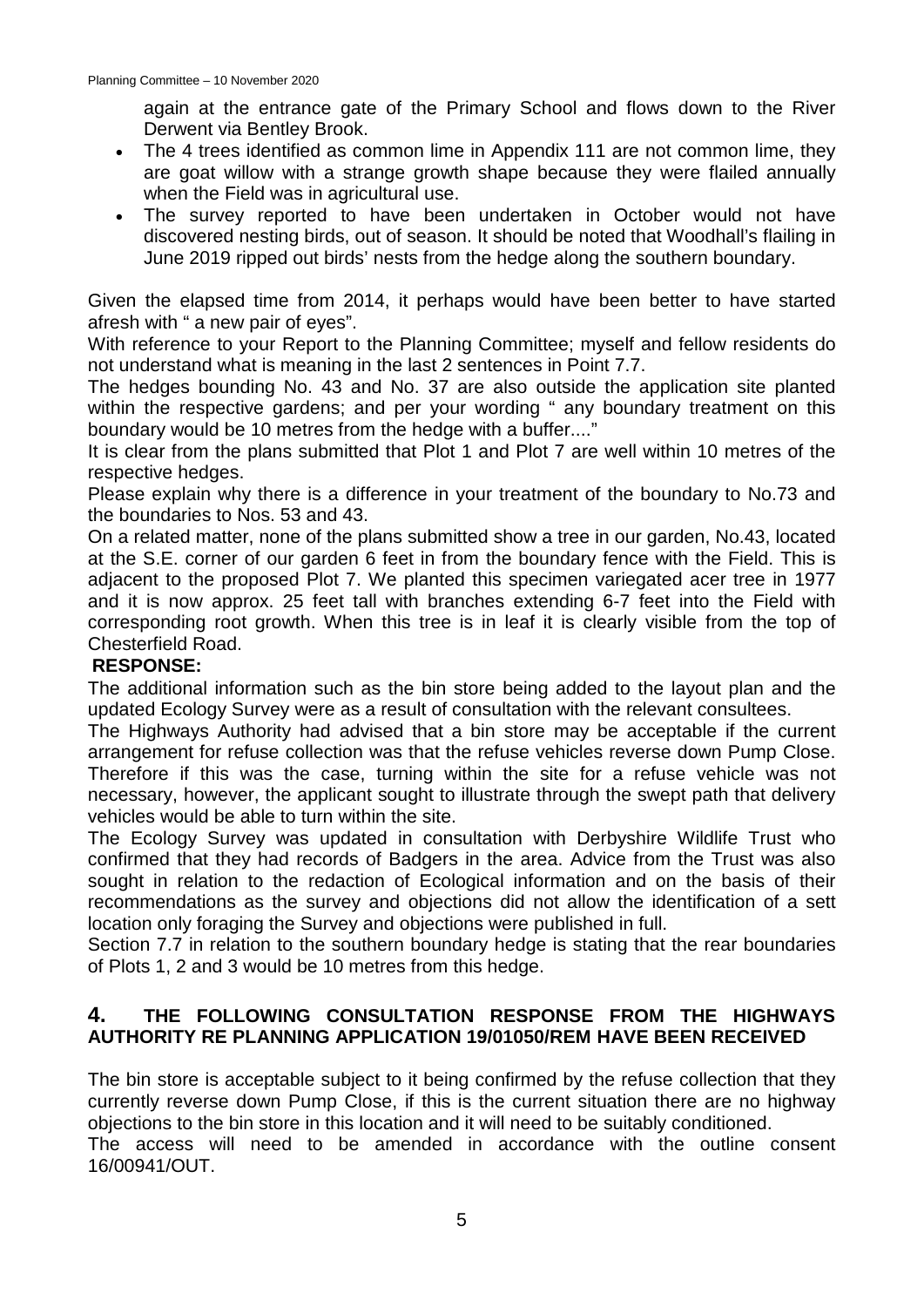The parking and manoeuvring will need to be provided prior to the first occupation in accordance with the revised drawings, laid out, surfaced and maintained throughout the life of the development free from any impediment to its designated use.

# **RESPONSE:**

See response below and Condition 6 of the Outline permission 16/00941/OUT relates to the access requirements and Condition 7, the parking and turning.

# **5. THE FOLLOWING CONSULTATION RESPONSE FROM THE COUNCIL's WASTE AND RECYCLING MANAGER RE PLANNING APPLICATION 19/01050/REM HAVE BEEN RECEIVED**

The Council's Contractors Serco have confirmed that the refuse crew do reverse down Pump Close so a bin collection point at the edge of the new estate would be acceptable.

# **RESPONSE:**

This confirms a bin store is acceptable as required by the Highway Authority.

# **6. THE FOLLOWING CONSULTATION RESPONSE FROM COUNTY COUNCIL LEAD LOCAL FLOOD AUTHORITY RE PLANNING APPLICATION 19/01050/REM HAVE BEEN RECEIVED**

I believe you are the case officer for the above planning application. We have already responded to the consultation request with "No Comment" given that it was a minor application and we are not statutory obliged to do so. However, I have received an email from a resident highlighting several flooding concerns in relation to this proposed development, which does raise a few questions for me, particularly as it is stated that existing properties have been flooded in the past. I see on the decision notice that Condition 10 does relate to the requirement of a detailed strategy relating to the presence of a spring on site, and that this has also been discussed in a site meeting with yourself and the applicant.

However, there aren't any details as of yet as to how the developer intends to manage the surface water from the proposed development, to ensure that the flood risk isn't increased to these existing properties. If the existing properties have been affected by flooding in the past, then I would say that a Flood Risk Assessment is required, to ensure that the existing flood risk has been accounted for, and also how the applicant intends to manage this, including the SW management from the proposed development.

# **RESPONSE:**

The applicant seeks to address these comments below and this relates to the discharge of Condition 10 of the outline permission.

# **7. THE FOLLOWING REPRESENTATION FROM THE APPLICANT JAMES NEVILLE RE PLANNING APPLICATION 19/01050/REM HAVE BEEN RECEIVED**

He accompanied the Ecologist Derek Whitcher on site on the 23<sup>rd</sup> October 2020 where a full site survey was carried out. During this visit it was noted that there had been no changes of significance from the previous report.

An email was received from the Drainage Engineers Rodgers Leask who have been commissioned to produce a drainage strategy for the site and road design with the work planned post approval. The following is stated:-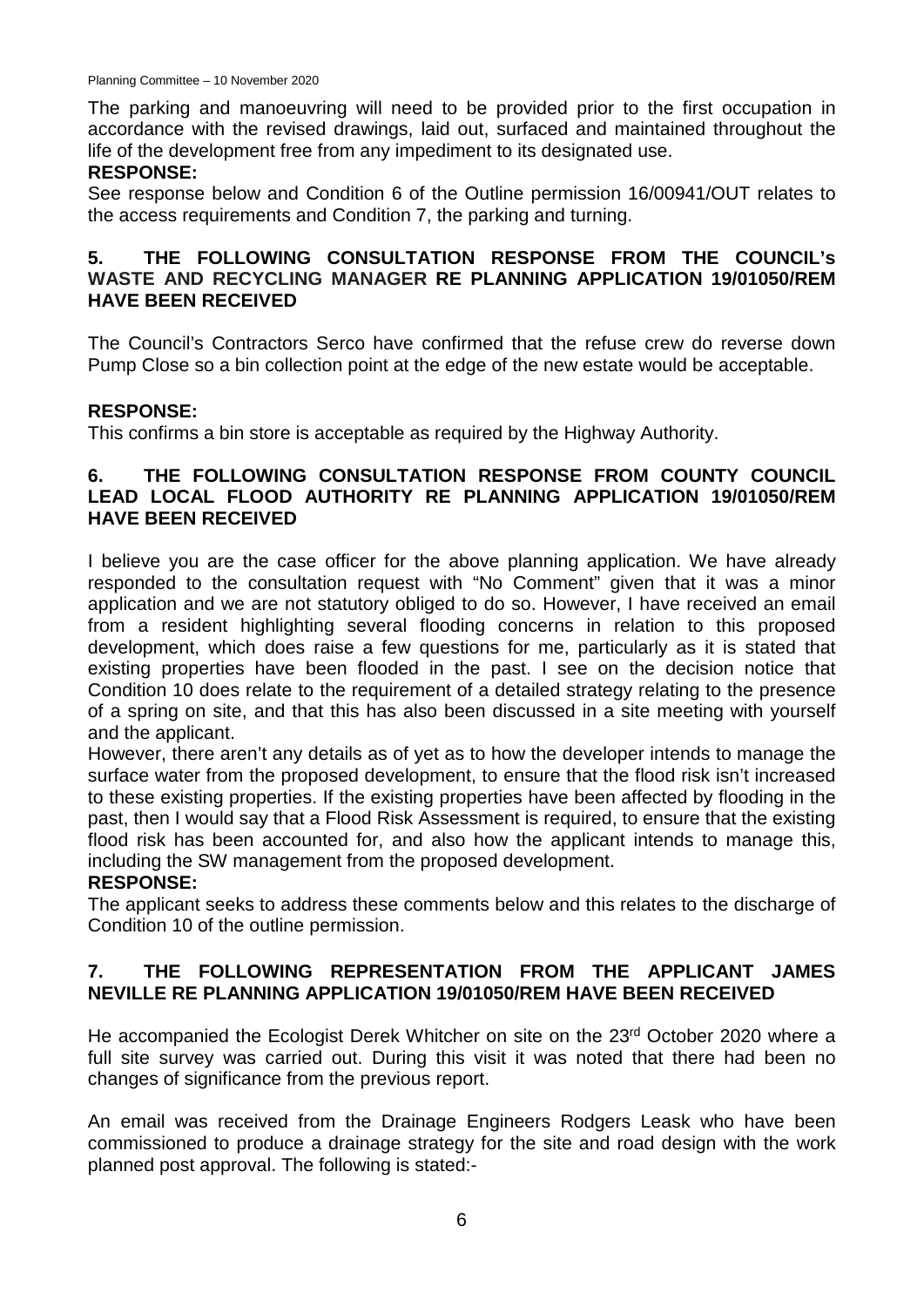Planning Committee – 10 November 2020

*A spring is identified to the South West of the site at a higher elevation. This may be the source of the underground water heading toward your site. Online mapping shows that during heavy rainfall events, runoff is predicted to flow toward your site, albeit this does have a 'low risk' classification.* 

*Whilst some of the higher land would shed water toward your site during heavy rainfall events, the topography changes near the junction with High Tor Road and from here runoff would head toward the River Derwent to the west. It is anticipated that a relatively straightforward set of calculations can be undertaken to estimate the catchment heading toward your site such that a pipe can be sized to safety route it to the ditch on the boundary. The site is in Flood Zone 1 from fluvial sources, so the lowest risk.*

The agent states that from the initial work completed by Rodgers Leask, the issue of water on the site can be accommodated within the design and construction process and we would therefore request that this matter is dealt with via a planning condition.

# **RESPONSE:**

Condition 10 of the Outline requires discharge prior to commencement of development.

Consultation responses were set out in paragraph 5 of the report.

In accordance with the procedure for public participation via Zoom Mr Martin Cruttenden (local resident) and Mr Shacklady (local resident) spoke against the application.

#### **Officer Comments:**

The points raise were presented with the planning application and taken into consideration in reaching the Officers recommendation that planning permission be granted subject to the conditions set out in the report.

It was moved by Councillor Richard Fitzherbert seconded by Councillor Gary Purdy and

**RESOLVED** That planning permission be granted subject to the conditions set out in the report**.**

**Voting:**

| For                | 11 |
|--------------------|----|
| <b>Against</b>     |    |
| <b>Abstentions</b> | 1  |

The Chairman declared the motion CARRIED.

#### **145/20 - APPLICATION NO. 20/00577/FUL (Presentation) ERECTION OF A TEMPORARY AGRICULTURAL WORKERS DWELLING AT LAND WEST OF WYASTON ROAD, ASHBOURNE.**

The Development Manager gave an online presentation showing details of the application and photographs of the site and surroundings.

Consultation responses were set out in paragraph 5 of the report and it was reported that no representations had been received at the time of writing.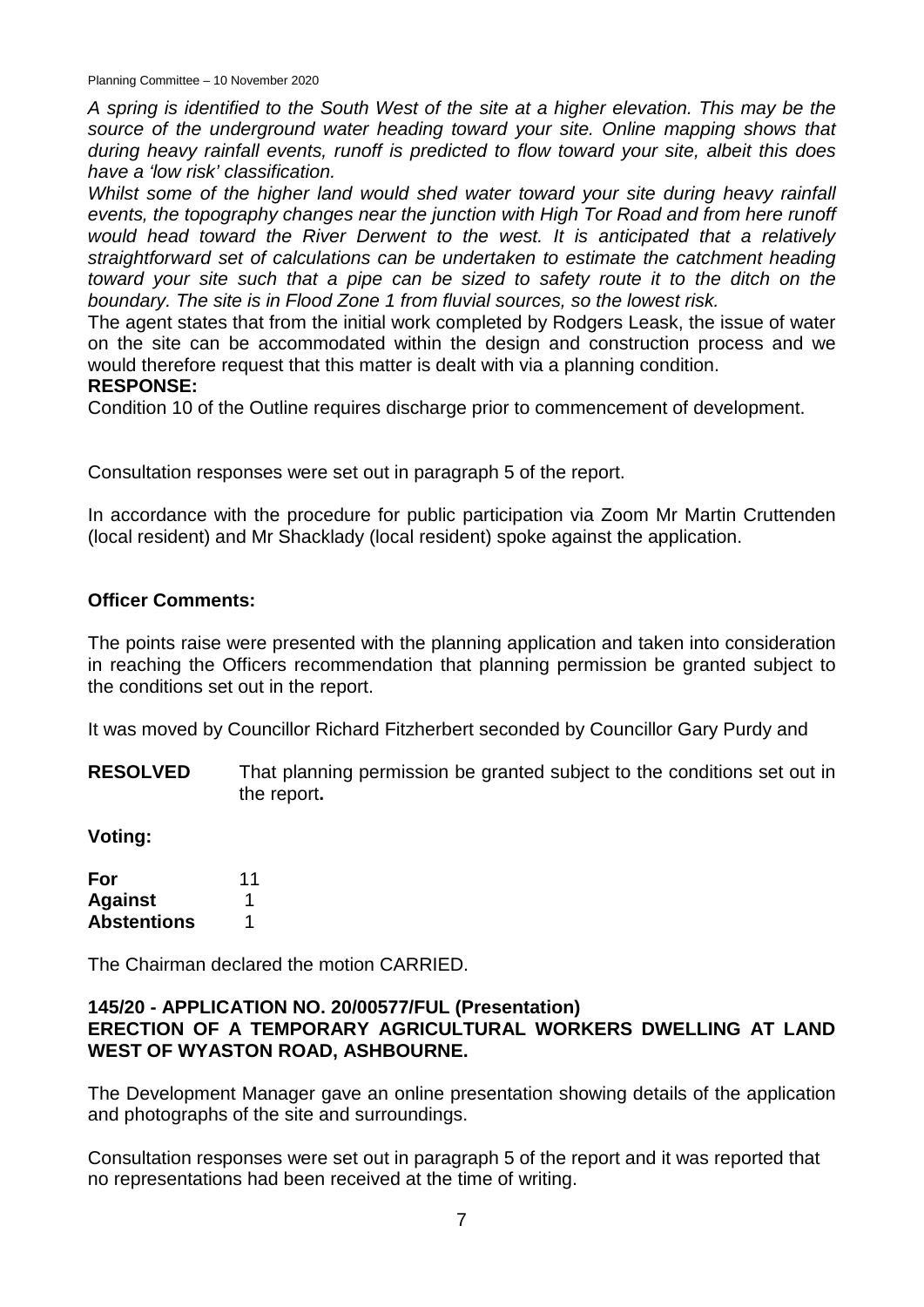In accordance with the procedure for public participation via Zoom Ms Natasha Kay (Applicant) spoke in favour of the application.

# **Officer Comments:**

That planning permission be refused for the reasons set out in the report.

It was moved by Councillor Gary Purdy, seconded by Councillor Susan Bull and

**RESOLVED** (unanimously) That planning permission be refused due to Highway Safety and Officers recommendation**.**

**Voting:**

| For                | 13       |
|--------------------|----------|
| <b>Against</b>     | $\Omega$ |
| <b>Abstentions</b> | O        |

The Chairman declared the motion CARRIED.

## **146/20 - APPLICATION NO. 20/00652/FUL (Presentation) PROPOSED REPLACEMENT DWELLING AND GARAGE BUILDING AT CARR WOOD HOUSE, RODSLEY LANE, YEAVELEY.**

The Principal Planning Officer gave an online presentation showing details of the application and photographs of the site and surroundings.

Consultation responses were set out in paragraph 5

In accordance with the procedure for public participation via Zoom Mr John Imber (Agent) spoke in favour of the application.

# **Officer Comments:**

That planning permission be refused for the reasons set out in the report.

It was moved by Councillor Susan Bull, seconded by Councillor Peter Slack and

**RESOLVED** (unanimously) That planning permission be refused

#### **Voting:**

| For                | 13                |
|--------------------|-------------------|
| <b>Against</b>     | $\mathbf{\Omega}$ |
| <b>Abstentions</b> | $\mathbf{\Omega}$ |

The Chairman declared the motion CARRIED.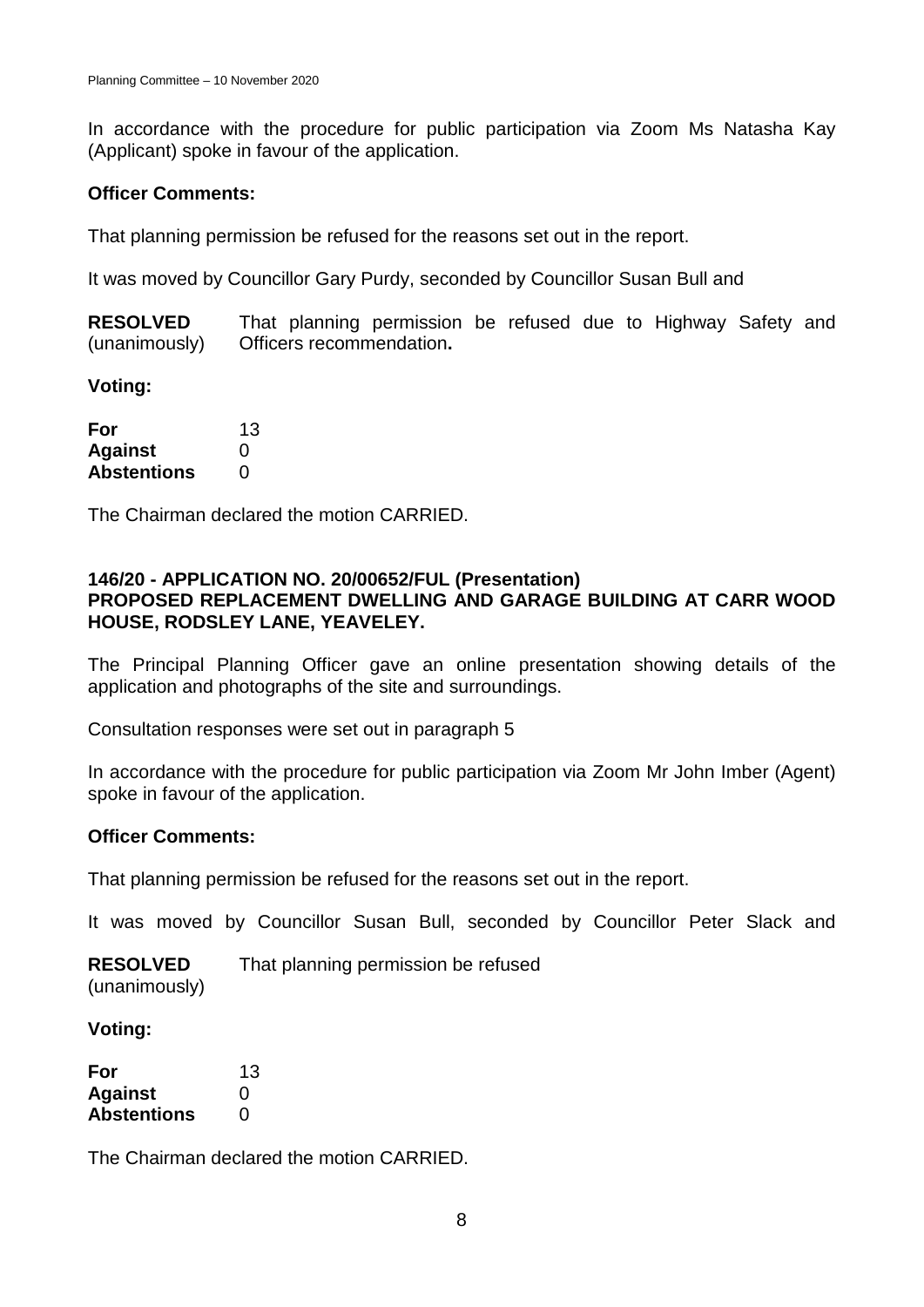# **147/20 - APPLICATION NO. 20/00714/FUL (Presentation)**

# **ERECTION OF BUILDING FOR STORAGE PURPOSESAT THE OLD COAL YARD, WATERY LANE, CLIFTON.**

The Principal Planning Officer gave an online presentation showing details of the application and photographs of the site and surroundings.

In line with the Council's temporary suspension of direct public participation, written representations received from the public in accordance with the criteria set out in the Agenda were published on the District Council website, together with Officer responses, are set out below:

# **THE FOLLOWING COMMENTS FROM SUSAN LEWIS, RESIDENT OF CLIFTON, ASHBOURNE RE PLANNING APPLICATION 20/00714/FUL HAVE BEEN RECEIVED**

I am emailing you to express serious concerns that I have with Clifton Coal yard as a proposed storage site.

I have been resident at Tollgate House for 21 years, which corners both the A52 and Green Lane. This has provided me with a catalogue of knowledge regarding the only access to the proposed site on Watery Lane.

The only access because there is no turning scope available in front of Clifton Church for longer vehicles to come down through the village.

1/

The A52 is a fast busy road.

I have lost count of the accidents at this junction, as a result of people trying to pull out. Also because of the bend in the road at the junction, I've seen countless cars rear ended.  $2/$ 

There are no pavements from the A52 down to the coal yard, making this a very hazardous as a lane which people often walk. A school boy was involved in a very serious accident at the junction about 40yrs ago suffering life changing injuries.

3/

The road junction is particularly narrow. It can be seen from the positioning of the rear tyres on my 2nd attached picture that there is insufficient room for two small cars to pass. The school bus has taken to dropping children off in the village because they refuse to attempt the junction!

4/

Property damage. The differing shades of render in pictures 3 and 4 clearly depict the ongoing damage that my property has endured as a result of longer, wider or bigger vehicles trying to get around the corner as fast as possible, out of the traffic flow. On two occasions I have also had damage to the guttering.

5/

In order to enlarge the turning circle and get onto Green Lane, long vehicles heading towards Mayfield have to pull onto the opposite side of the road alongside of Tollgate Cottages facing oncoming traffic head on. I did read in one report that Green Lane- Watery Lane were classed as quiet country lanes. I'm afraid this is a nonsense, it is in reality used as a rush hour rat run leading to the A515 for Sudbury/ Uttoxeter in the same way that the B5057 is used from Darley Dale to Chesterfield.

6/

By sharp contrast pictures 5,6 and 7 are of Mr F Harrisons drive.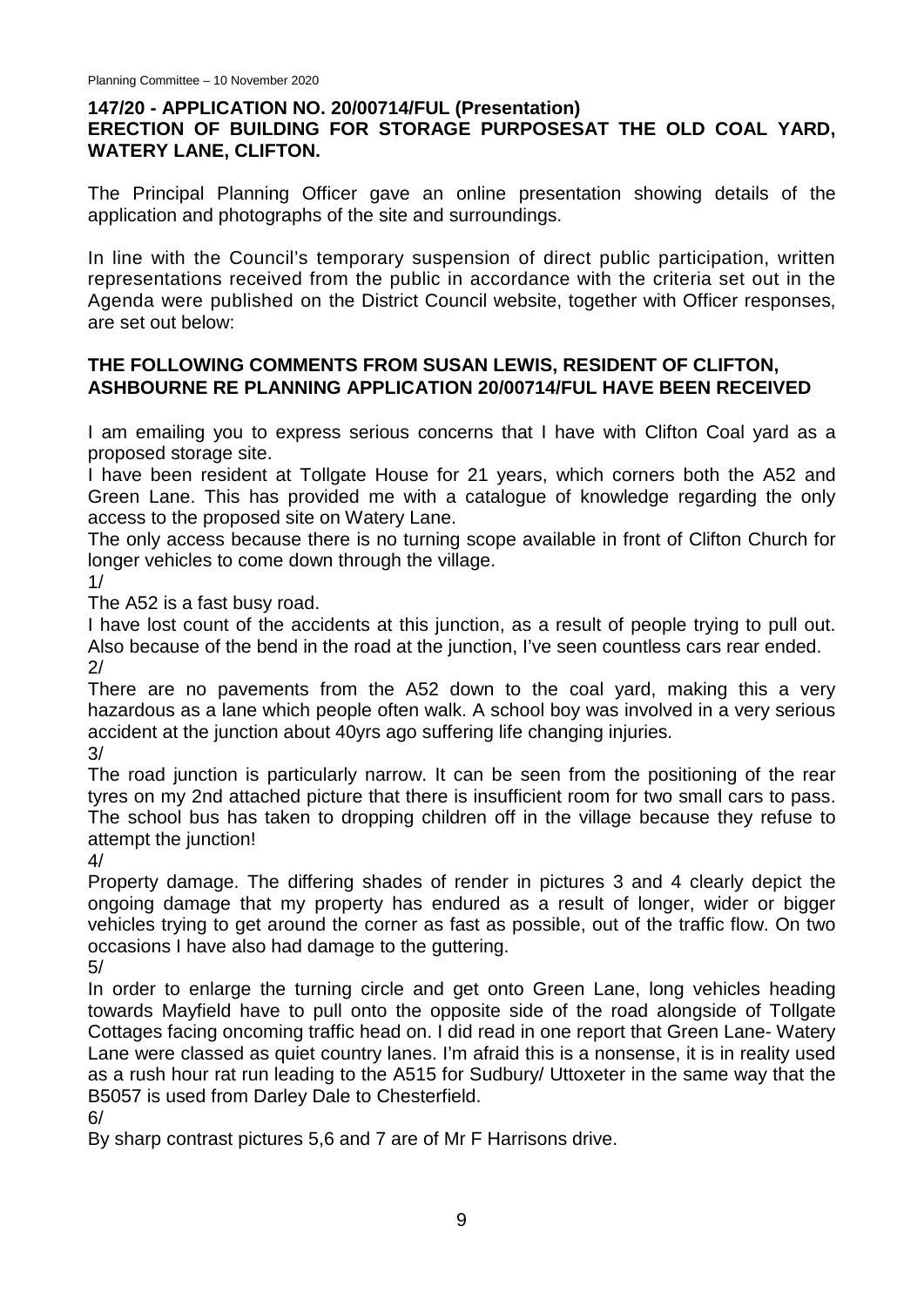A few years ago, he was granted planning permission to put a driveway across one of his fields and gateway opening onto the A52. I have measured the opening for Mr Harrison's gates, against the width of the Green Lane junction.

They are more than 3 times the width of the Green Lane junction.

They are a width that was deemed safe by the relevant engineers and council planners. Safe for lorries and trucks to be pulling into and out of dense traffic on a busy main road.

The car in the 7th photograph, still behind the white dotted line that marks the boundary of the A52, and gives a clear indication of the width of junction that would be deemed safe!

It's certainly a very different situation to large vehicles holding up or pulling into busy fast traffic on a bend, and pedestrians/hikers going into town via a rat run with no pavements and around a blind corner that has already seen one seriously injury.

7/

The next issue is of course the flooding. A young woman lost her life in Henmore Brook just metres from Clifton Coal vard, in December 2018. This last week we have seen the River Dove burst its banks again. In October 2019 it hit its highest level on record. Yes the coal yard is elevated, but the only access for vehicles is Watery Lane which is a grade 3 flood zone. The entrance to the coal yard running in close parallel with the River Dove. In 2019 a woman lost her life in floods at Darley Dale. We all know that flooding isn't scheduled to improve. But annual deaths by flooding in the Derbyshire Dales is a really cold call.

8/

The final issue for me is that Ashbourne is part of the Derbyshire Dales and should be preserved and protected as such. Clifton village is much sought after and an asset to Ashbourne and the Dales, enjoying the best local primary school for many years. The lovely view of the Station House is the first side of the village that I saw before I move down here. The coal yard isn't tucked away on a quiet lane, it's a busy rat run where it will be viewed by all and sundry.

I was shocked to read that the recommendation for this planning permission is granted with conditions.

Exactly what conditions are going to make safe the vehicular access for this application? Exactly what conditions are going to protect my house from future damage?

Exactly what conditions are going to protect pedestrians?

Exactly what conditions are going to prevent further RTA's on a blind corner, as large vehicles attempt to squeeze their way down a narrow lane?

These documents are matter of public record.

Further to a conversation earlier this week regarding my objections to storage units at Clifton Coal Yard.

I would like to clarify that if the 'granted with conditions" status were to include:

No servicing of the business with vehicles on tow, long wheel base vehicles, or wide loaded vehicles.

I would then be in agreement with the proposal to grant with conditions.

I believe that this will help prevent traffic jams and accidents at the junction, and support free flow of traffic. In addition to protecting my property from being repeatedly clipped by inappropriately large vehicles on a narrow lane.

# **RESPONSE:**

Officers recommend that the comments of the local resident are noted. However, the applicants' have confirmed that the use of the building would remain ancillary to the applicants' existing coal business, on a part of the site already used for storage. Given the established use of the site and the proposed use of the building for purposes associated with the business and conditions to control such use it is not considered there would be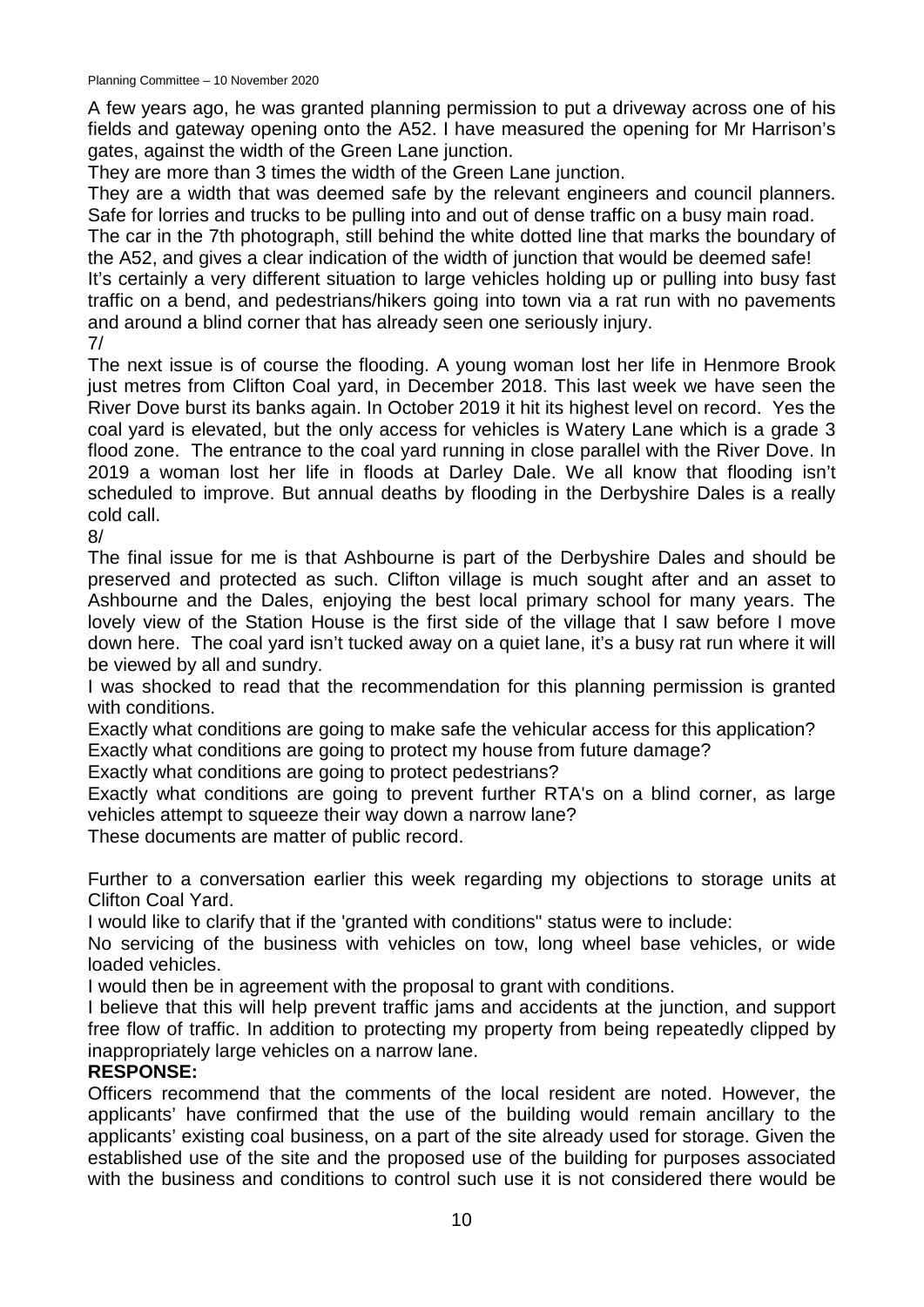any significant increase in traffic or disturbance to local residents. No objections have been received from the Local Highway Authority, based on the proposed use of the building. The comments relating to flooding / land drainage are covered in the officer's report.

Consultation responses were set out in paragraph 5 of the report.

In accordance with the procedure for public participation via Zoom Mr John Imber (Agent) spoke in favour of the application.

#### **Officer Comments:**

That planning permission be granted subject to conditions set out in the report.

It was moved by Councillor Tom Donnelly, seconded by Councillor Richard Fitzherbert and

**RESOLVED** (unanimously) That planning permission be granted subject to the conditions in the report

**Voting:**

| For                | 13 |
|--------------------|----|
| <b>Against</b>     | 0  |
| <b>Abstentions</b> | O  |

The Chairman declared the motion CARRIED.

Councillor Richard Bright left the meeting.

#### **148/20 - APPLICATION NO. 20/00803/VCOND (Presentation)**

## **VARIATION OF CONDITION 2 (APPROVED PLANS) OF APPEAL DECISION APP/P1045/A/10/2129072 (PLANNING PERMISSION REFERENCE NO 09/00496/FUL) TO ALLOW FOR MODIFICATIONS TO WALL, FOOTPATH AND LANDSCAPING AT THE MOUNT, 4 NORTH AVENUE, ASHBOURNE.**

The Principal Planning Officer gave an online presentation showing details of the application and photographs of the site and surroundings.

Consultation responses were set out in paragraph 5 of the report.

#### **Officer Comments:**

That planning permission be granted subject to conditions set out in the report.

Cllr Bull declared that, as she had previously made her views known on this application and the application site, she would not participate in the discussion and voting on this item

It was moved by Councillor Richard Fitzherbert, seconded by Councillor Peter Slack and

**RESOLVED** That planning permission be granted subject to the conditions in the report